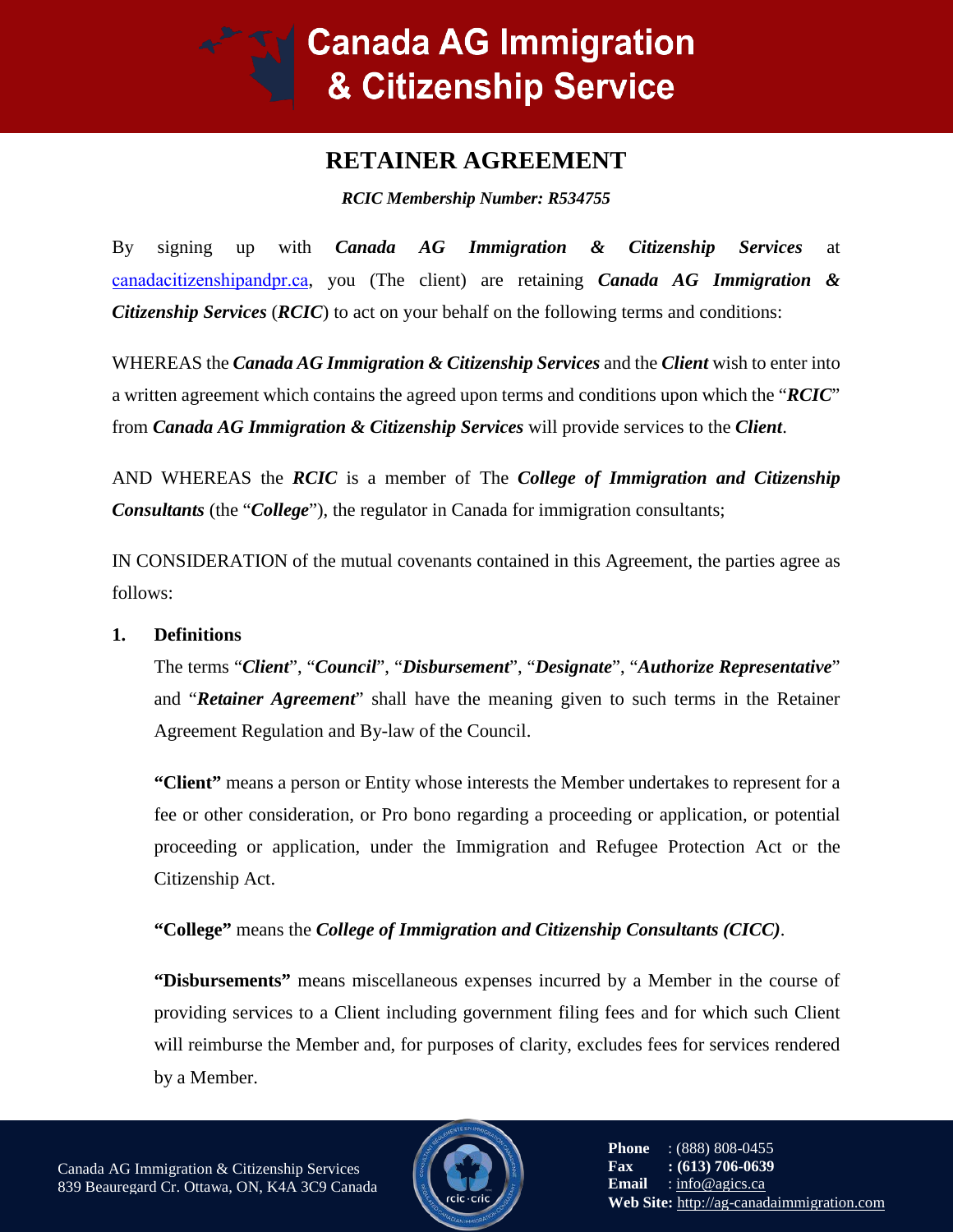**"Designate"** means an individual who has been given authority, in writing, by the Client to act on his/her behalf in dealings with the Member. The Client shall specify what duties are being conferred to the Designate and the duration of the authority. A Designate shall not be compensated by the Client or the Member, for acting in the capacity as Designate.

**"Authorized representative"** means an individual who can provide immigration/citizenship advice and/or service for a fee or other consideration. An Authorized Representative includes a member in good standing with a Canadian provincial or territorial law society (including paralegals within their authorized scope of practice), the Chambre des notaires du Québec or ICCRC.

**"Retainer Agreement"** means the contract between the Member and the Client that sets out the terms of the business arrangement between them.

# **1. RCIC Responsibilities and Commitments**

The Client asked the RCIC, and the RCIC has agreed, to act for the Client in the matter of applying to replace and update a Canadian Citizenship certificate.

In consideration of the fees paid and the matter stated above, the RCIC agrees to do the following:

- a) Provide immigration advice based on client request.
- b) Complete and ensure that all forms and required documents are completed based on client's immigration request and CIC regulation in effect.
- c) Answer client's request in a timely manner.
- d) Provide client with a checklist of information and documents required in support of their immigration application.
- e) Submit client application to CIC in a timely manner.
- f) Keep client updated on any progress on client's case and respond to all reasonable requests.
- g) Handle all correspondence with CIC on the client's behalf.
- h) Act in the best interest of client within the limits of the law.

# **2. Client Responsibilities and Commitments**

- 2.1 The Client must provide, upon request from the RCIC:
	- All necessary documentation
	- All documentation in English or French, or with an English or French translation

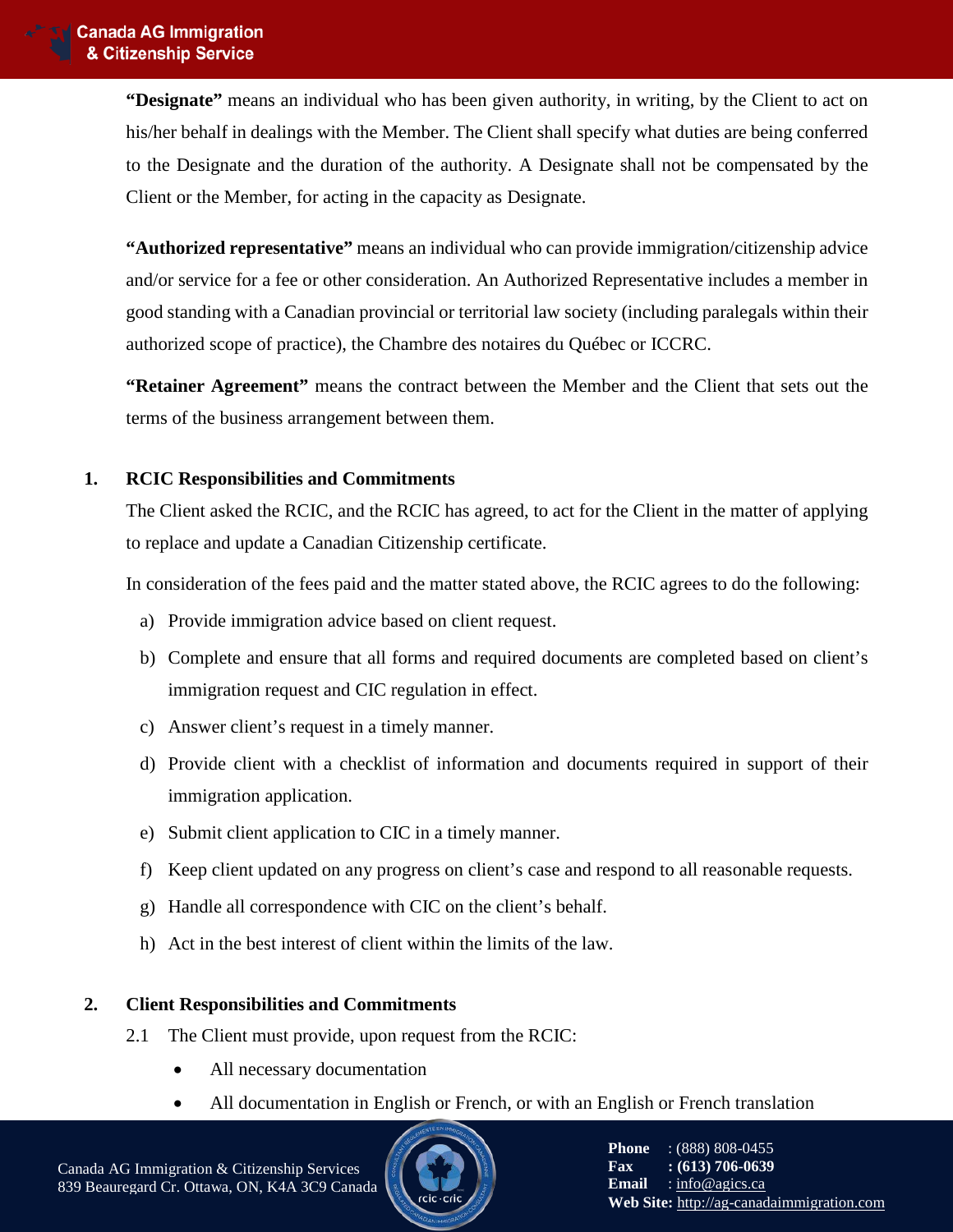- 2.2 The Client understands that he/she must be accurate and honest in the information he/she provides and that any inaccuracies may void this Agreement, or seriously affect the outcome of the application or the retention of any status he/she may obtain. The RCIC's obligations under the Retainer Agreement are null and void if the Client knowingly provides any inaccurate, misleading, or false material information. The Client's financial obligations remain.
- 2.3 In the event Immigration, Refugees and Citizenship Canada (IRCC) or Employment and Social Development Canada (ESDC) should contact the Client directly, the Client is instructed to notify the RCIC immediately.
- 2.4 The Client is to immediately advise the RCIC of any change in the marital, family, or civil status or change of physical address or contact information for any person included in the application.
- 2.5 In the event of a Joint Retainer Agreement, the Clients agree that the RCIC may share information among all clients, as required. Furthermore, if a conflict develops that cannot be resolved, the RCIC cannot continue to act for both or all the Clients and may have to withdraw completely.

# **3. Billing Method & Payment Terms and Conditions**

- The Client will pay online at a flat Professional fee of \$375.00 upon signing up online.
- 13% HST is included to the total fee paid by the client.
- The Federal Application Processing Fee is included to the fee paid by the clients online.

# **4. Refund Policy**

The Client acknowledges that the granting of a status and the time required for processing this application is at the sole discretion of the government and not the RCIC. Furthermore, the Client acknowledges that fees are not refundable in the event of an application refusal.

If, however, the RCIC or professional staff do not complete the tasks identified under section 2 of this agreement, the RCIC will refund part or all of the professional fees collected. The Client agrees that the fees paid are for services indicated above, and any refund is strictly limited to the amount of fees paid. Unused fees will be refunded in the following manner [describe the manner of refund, including method and timeframe].

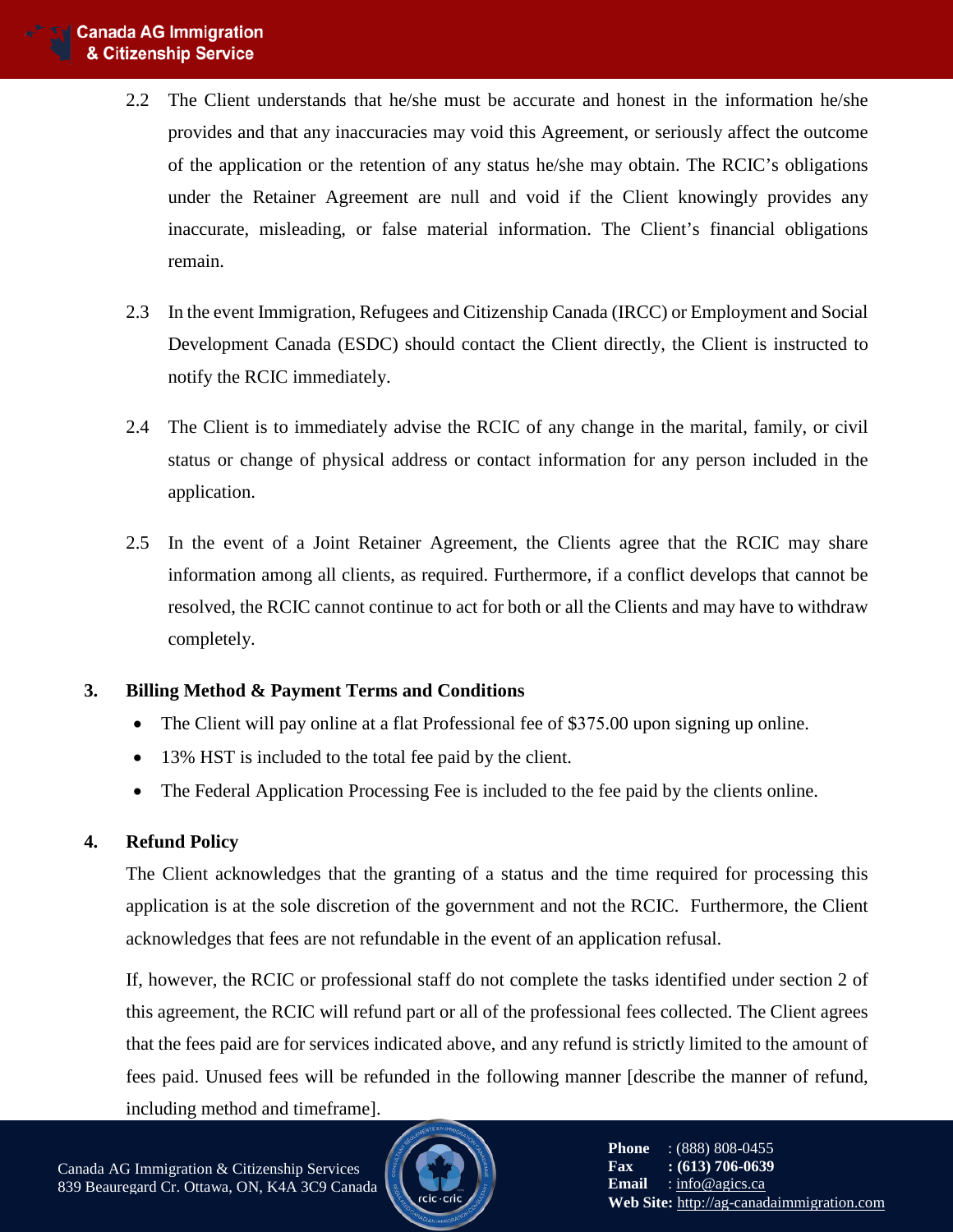In the event the Client is unable to contact the RCIC and has reason to believe the RCIC may be dead, incapacitated, etc., the Client should contact ICCRC.

# **5. Dispute Resolution Related to the Code of Professional Ethics**

In the event of a dispute related to the **Code of Professional Ethics**, the *Client* and *RCIC* are to make every effort to resolve the matter between the two parties. In the event a resolution cannot be reached, the Client is to present the complaint in writing to the RCIC and allow the RCIC 30 days to respond to the Client. In the event the dispute is still unresolved, the Client may follow the complaint and discipline procedure outlined by the Council on their website under the heading "File a Complaint".

NOTE: All complaint forms must be signed.

CICC Contact Information:

**The College of Immigration and Citizenship Consultants (CICC) 5500 North Service Rd., Suite 1002 Burlington, ON, L7L 6W6 Toll free: 1-877-836-7543** 

# **6. Confidentiality**

All information and documentation reviewed by the RCIC, required by IRCC and all other governing bodies, and used for the preparation of the application will not be divulged to any third party, other than agents and employees, without prior consent, except as demanded by law. The RCIC, and all agents and employees of the RCIC, are also bound by the confidentiality requirements of Article 8 of the Code of Professional Ethics.

The Client agrees to the use of electronic communication and storage of confidential information. The RCIC will use his/her best efforts to maintain a high degree of security for electronic communication and information storage.

# **7. Force Majeure**

The RCIC's failure to perform any term of this Retainer Agreement, as a result of conditions beyond his/her control such as, but not limited to, governmental restrictions or subsequent legislation, war, strikes, or acts of God, shall not be deemed a breach of this Agreement.

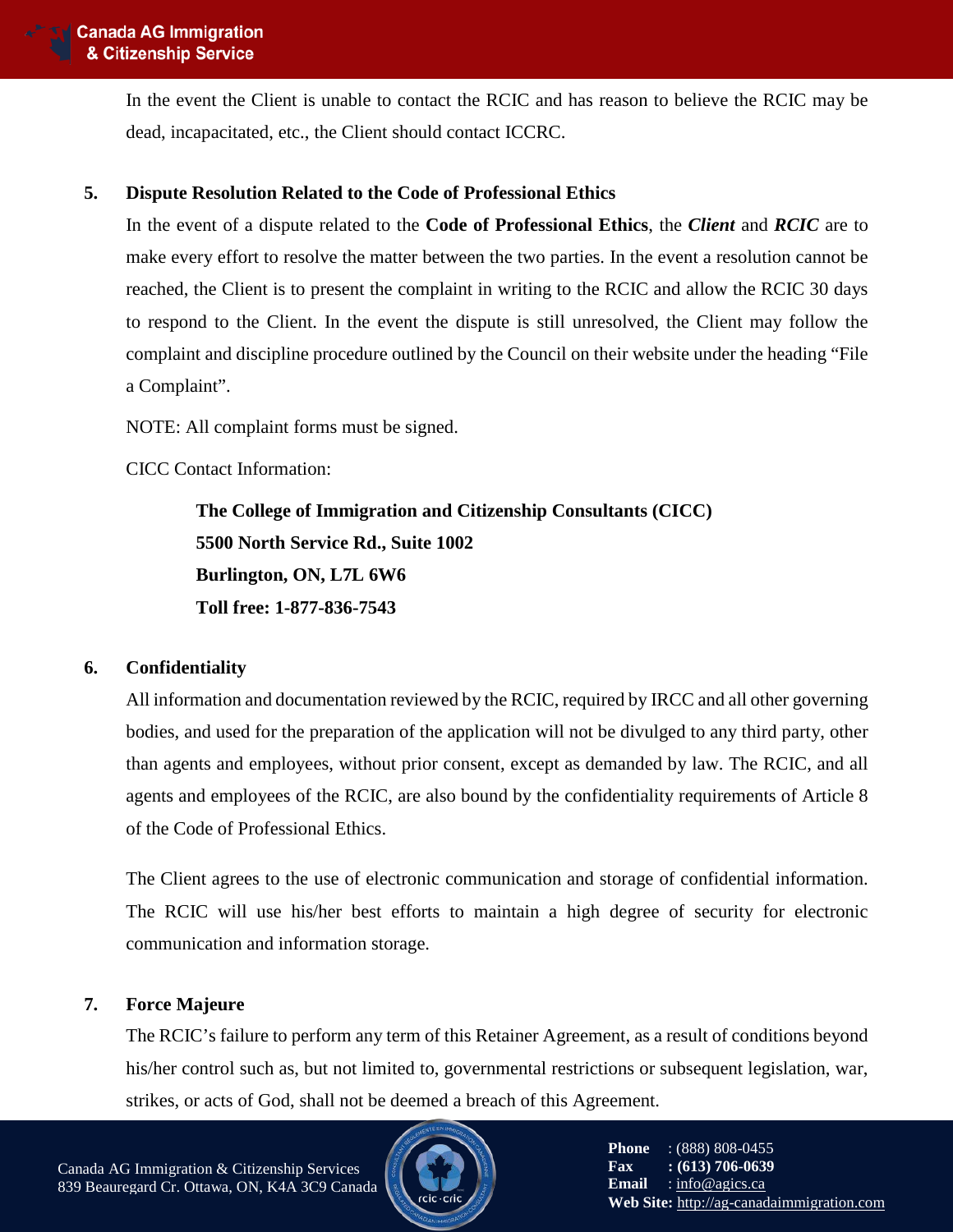#### **8. Change Policy**

The Client acknowledges that if the RCIC is asked to act on the Client's behalf on matters other than those outlined above in this Agreement, or because of a material change in the Client's circumstances, or because of material facts not disclosed at the outset of the application, or because of a change in government legislation regarding the processing of immigration or citizenship-related applications, the Agreement can be modified accordingly.

#### **9. Termination**

- 9.1 This Agreement is considered terminated upon completion of tasks identified under section 2 of this agreement.
- 9.2 This Agreement is considered terminated if material changes occur to the Client's application or eligibility, which make it impossible to proceed with services detailed in section 2 of this Agreement.

#### **10. Discharge or Withdrawal of Representation**

- 10.1 The Client may discharge representation and terminate this Agreement, upon writing, at which time any outstanding fees or Disbursements will be refunded by the RCIC to the Client/any outstanding fees or Disbursements will be remitted by the Client to the RCIC.
- 10.2 Pursuant to Article 11 of the Code of Professional Ethics, the RCIC may withdraw representation and terminate this Agreement, upon writing, provided withdrawal does not cause prejudice to the Client, at which time any outstanding fees or Disbursements will be refunded by the RCIC to the Client/any outstanding fees or Disbursements will be remitted by the Client to the RCIC.

#### **11. Governing Law**

This Agreement shall be governed by the laws in effect in the Province of Ontario and the federal laws of Canada applicable therein and except for disputes pursuant to Section 8 hereof, any dispute with respect to the terms of this Agreement shall be decided by a court of competent jurisdiction within the Province of Ontario.



**Phone** : (888) 808-0455 **Fax** : **(613) 706-0639**<br>**Email** : info@agics.ca **Email** [: info@agics.ca](mailto:info@agics.ca) **Web Site:** [http://ag-canadaimmigration.com](http://ag-canadaimmigration.com/)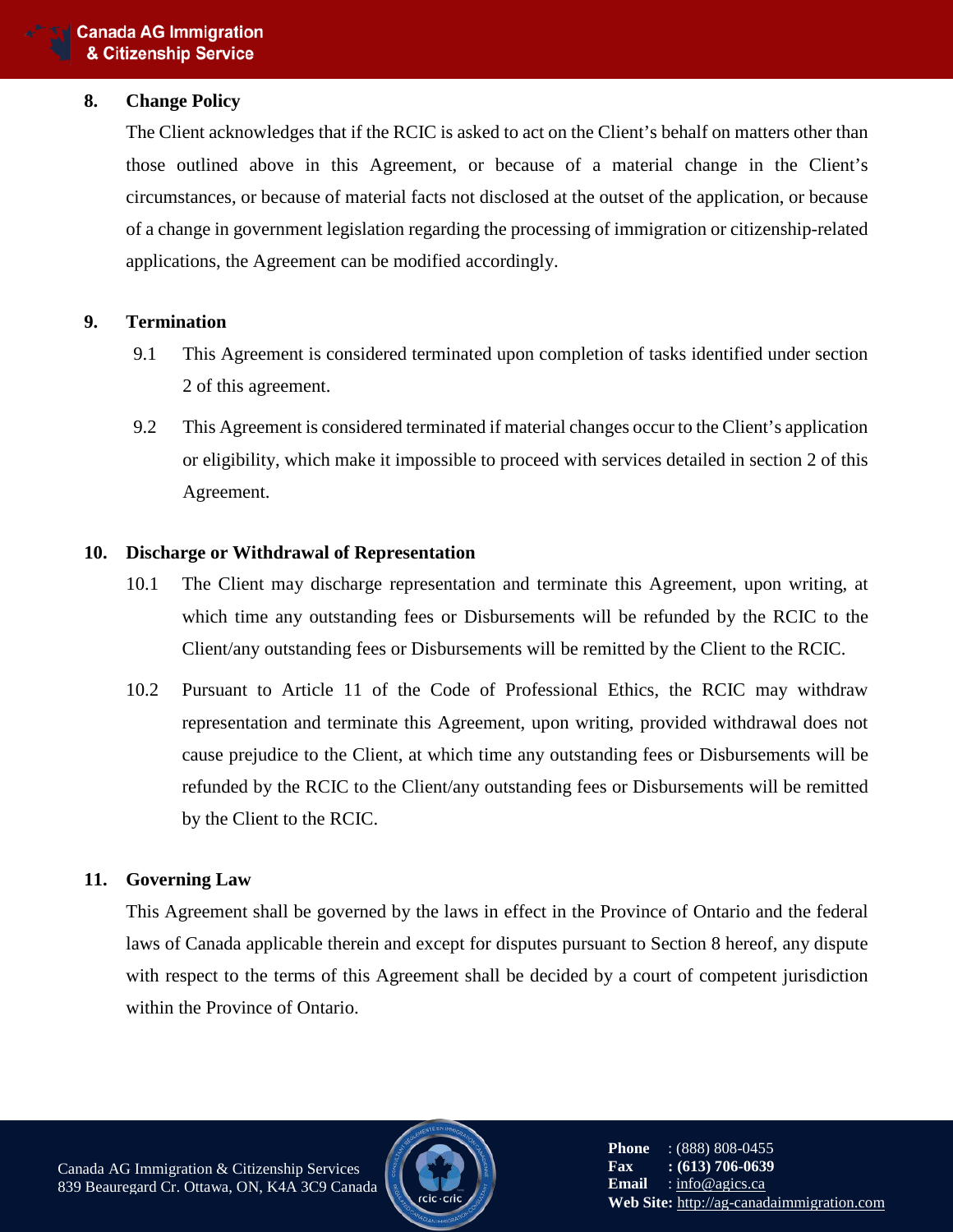#### **12. Miscellaneous**

- 12.1 The Client expressly authorizes the RCIC to act on his/her behalf to the extent of the specific functions which the RCIC was retained to perform, as per Section 2 hereof.
- 12.2 This Agreement constitutes the entire agreement between the parties with respect to the subject matter hereof and supersedes all prior agreements, understandings, warranties, representations, negotiations and discussions, whether oral or written, of the parties except as specifically set forth herein.
- 12.3 This Agreement shall be binding upon the parties hereto and their respective heirs, administrators, successors and permitted assigns.
- 12.4 This Agreement may only be altered or amended when such changes are made in writing and executed by the parties hereto.
- 12.5 The provisions of this Agreement shall be deemed severable. If any provision of this Agreement shall be held unenforceable by any court of competent jurisdiction, such provision shall be severed from this Agreement, and the remaining provisions shall remain in full force and effect.
- 12.6 The headings utilized in this Agreement are for convenience only and are not to be construed in any way as additions to or limitations of the covenants and agreements contained in this Agreement.
- 12.7 Each of the parties hereto shall do and execute or cause to be done or executed all such further and other things, acts, deeds, documents and assurances as may be necessary or reasonably required to carry out the intent and purpose of this Agreement fully and effectively.
- 12.8 The Client acknowledges that he/she has had sufficient time to review this Agreement and has been given an opportunity to obtain independent legal advice and translation prior to the execution and delivery of this Agreement.

In the event the Client did not seek independent legal advice prior to signing this Agreement, he/she did so voluntarily without any undue pressure and agrees that the failure to obtain independent legal advice shall not be used as a defence to the enforcement of obligations created by this Agreement.

12.9 Furthermore, the Client acknowledges that he/she has received a copy of this Agreement and agrees to be bound by its terms.